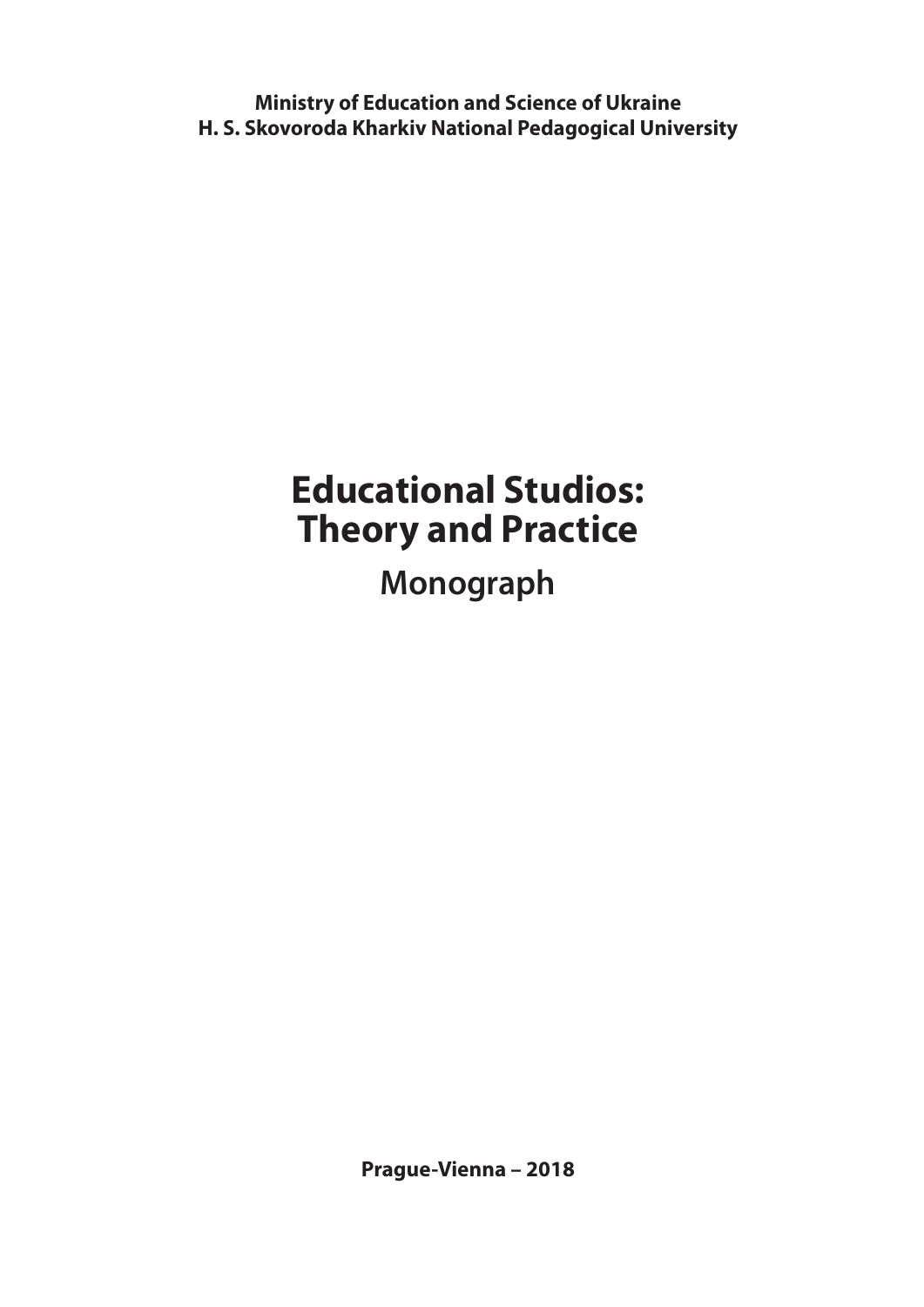## **Bibliography**

1. Doklad o sostoianyy KUBUCha y materyalnom polozhenyy studenchestva na 1 fevralia 1925 h. DAOO Ukrainy (Derzh. arkhiv Odeskoi oblasti Ukrainy). Fond R-248.Op.1. Spr.35. Ark. 98−110.

2. Instruktsyia v razvitie polozhenyia o komitetakh po uluchshenyiu byta uchashchykhsia vysshykh uchebnykh zavedenyi «KUBUCh». DAOO Ukrainy (Derzh. arkhiv Odeskoi oblasti Ukrainy). Fond R-248.Op.1. Spr.43. Ark. 73−76.

3. Kin, O.M. (2012). Rozvytok hromadskoi diialnosti studentskoi molodi vyshchykh navchalnykh zakladiv Ukrainy u 20-ti rr. XX st. Zbirnyk naukovykh prats Umanskoho derzhavnoho pedahohichnoho universytetu.

4. Komsomol y vysshaia shkola. (1968). Dokumenty i materialy sjezdov, konferentsii TsK VLKSM po rabote vuzovskoho komsomola (1918 – 1968 hh). Moskva, Russia: Molodaia hvardiia.

5. Kulturne budivnytstvo v Ukrainskii RSR. (1959). Vazhlyvishi rishennia Komunistychnoi partii i Radianskoho uriadu 1917 – 1959 rr. (Vol. 1.). .

6. Perspektyvnyi plan raboty na 1924−1925 uch. Hod. Fond R-248 Odesskyi KUBUCh. DAOO Ukrainy (Derzh. arkhiv Odeskoi oblasti Ukrainy). Fond R-248.Op.1. Spr.35. Ark. 295−296.

7. Rabota Kharkovskoho Kubucha (1924). Student revoliutsii, 6, 79. Biudzhet KUBUCha za 1924−1925 biudzhetnыi hod. DAOO Ukrainy (Derzh. arkhiv Odeskoi oblasti Ukrainy). Fond R-248.Op.1. Spr.35. Ark. 1−2.

8. Riappo, Ya. (1925). Reforma vysshei shkoly na Ukrayne v hody revoliutsyy (1920-1924). Kharkov, Ukraine: Hosyzdat Ukrainy.

9. Riappo, Ya. P. (1926). Sovetskaia professyonalnaia shkola: ee mesto y znachenye v systeme prosveshchenyia y v nashem narodnom khoziaistve. Kharkov, Ukraine: Hosyzdat Ukraynы.

10. V Narkompros. DAOO Ukrainy (Derzh. arkhiv Odeskoi oblasti Ukrainy). Fond R-248.Op.1. Spr.35. Ark. 219.

11. Vremennoe Polozhenye o Instytutakh Uchebnykh Zavedenyiakh USSR. (1922). Vremennoe Polozhenye ob Instytutakh (Vol. 1.). Kharkov, Ukraine.

12. Zolotukhina, S. T. (2007). Hromadianske vykhovannia studentiv vyshchykh navchalnykh zakladiv Ukrainy v druhii polovyni KhIKh–na pochatku KhKh stolittia. Kirovohrad, Ukraine: RVV KDPU im. V. Vynnychenka.

## **2.3.THEORETICAL ISSUES OF THE DEVELOPMENT OF INNOVATIVE SCHOOLS IN UKRAINE IN THE SECOND HALF OF THE 20TH CENTURY**

UDK 316.334

## **T.Sobchenko**

*Abstract*. In this article are described various approaches of scientists, researchers to the ratio of concepts "innovative school" and "author school" and their components are characterized.The classification of innovative and author schools is presented on various grounds. It is proved that these phenomena have both as common (identical) features so as differences. It has been discovered that despite a wide range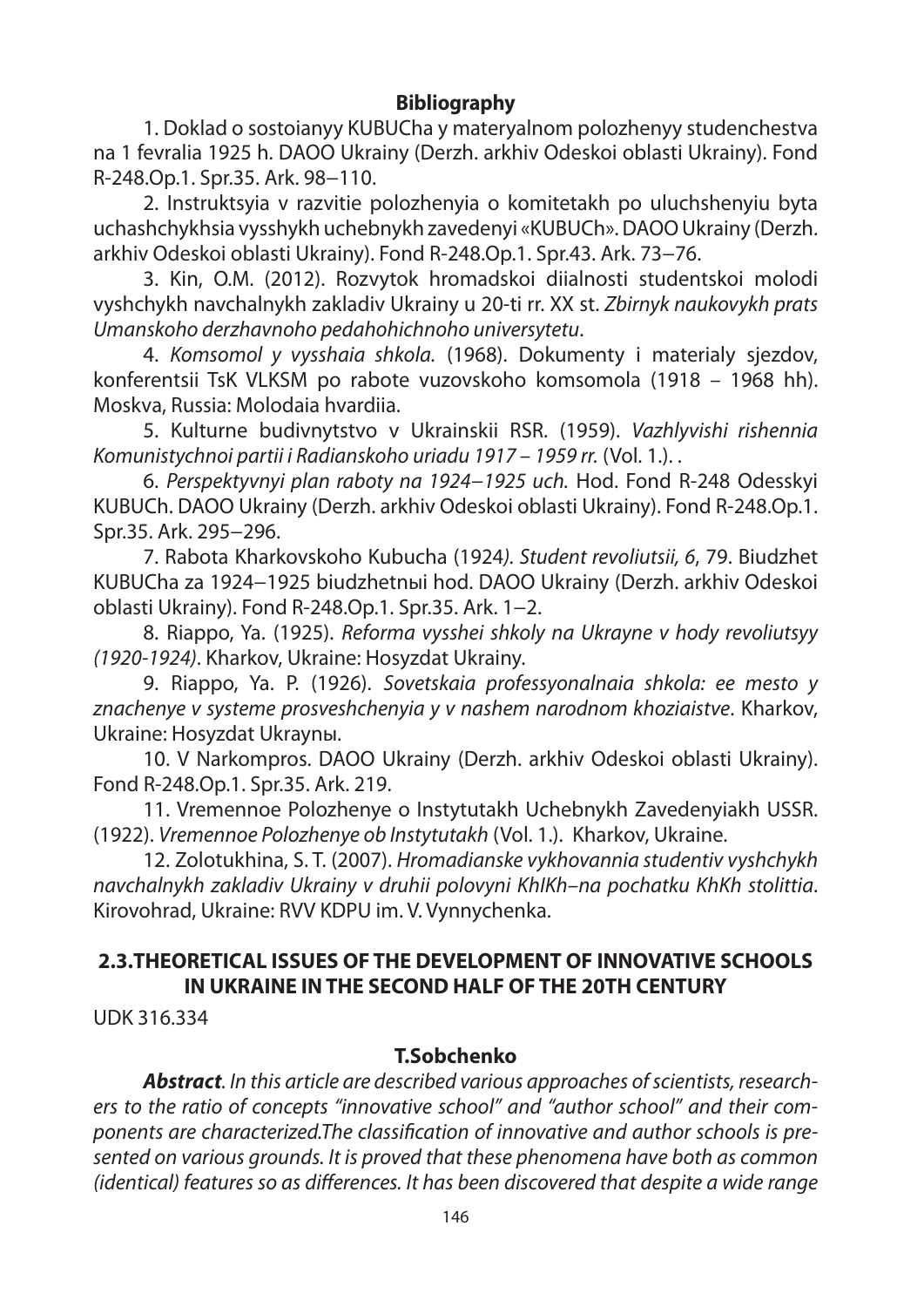of interpretations that each author's school is innovative, however, not every innovation school is authored, because in its basis the latter has a "personal core" in the person of the author, which defines the content of the functioning of the author's innovative educational institution.The preconditions of the emergence of innovative schools in Ukraine are analyzed. It is proved that it is the innovative pedagogical movement aimed at radical changes in the education and upbringing of youth, and was an important factor in the emergence and development of innovative schools in Ukraine in the second half of the twentieth century.

*Key words:* innovative schools, author schools, innovation, innovative movement.

In the modern system of education in Ukraine and in pedagogical science, an active search for new innovative models of education and upbringing of students is taking place. This leads to the intensification of the accumulation of historical and pedagogical knowledge and reflection and reproduction of the experience of innovative educational and pedagogical processes of the past. An important scientific and theoretical significance for the study is a series of dissertations that reveal various aspects of the development, formation and functioning of innovative pedagogical models in Ukraine in the second half of the twentieth century, in particular: V. Alfimov, B. Bim-Bad, O. Dubaseniuk, V. Zavzayginsky, N. Kuzmina, N. Ostroverkhova, N. Pobirchenko, O. Popova, T. Perekriostova, G. Selevco, A. Saranov, T. Tsirlina.

The great importance for the problems under study are the thesis by Yu. Yurchonok (2011), "The Genesis of author's schools in Ukraine (80s, XX - The Beginning of the 21st Century)," and M. Prots (2015), "Theory and Practice of Development author's school in Ukraine (the second half of the XXth - the beginning of the XXI century)." The authors characterized the stages of development of author schools, offered their characteristics of individual author schools that existed in Ukraine for the specified period (V. Alfimova, M. Guzyk, O. Zaharenko, A. Sologub, etc.), described the applied pedagogical technologies etc. Despite the tremendous value of scientific works, it should be noted that the authors reveal some aspects of the functioning of author and innovative schools, certifying the general level of knowledge about this problem and focus on its further in-depth study, which led to the choice of the problem under study.

**The purpose of the article.** To reveal the essence of the concepts of "innovative school" and "author's school", their components and classification on various features. To analyze the preconditions of the emergence of innovative schools in Ukraine and to prove that the innovative pedagogical movement aimed at radical changes in the education and upbringing of youth has been an important factor in the emergence and development of innovative schools in Ukraine in the second half of the twentieth century.

**Methods of research:** search and bibliographic, theoretical and analysis, comparison, systematization of different views of scientists (teachers, psychologists, historians).

The theoretical analysis and comprehension of the problem under investi-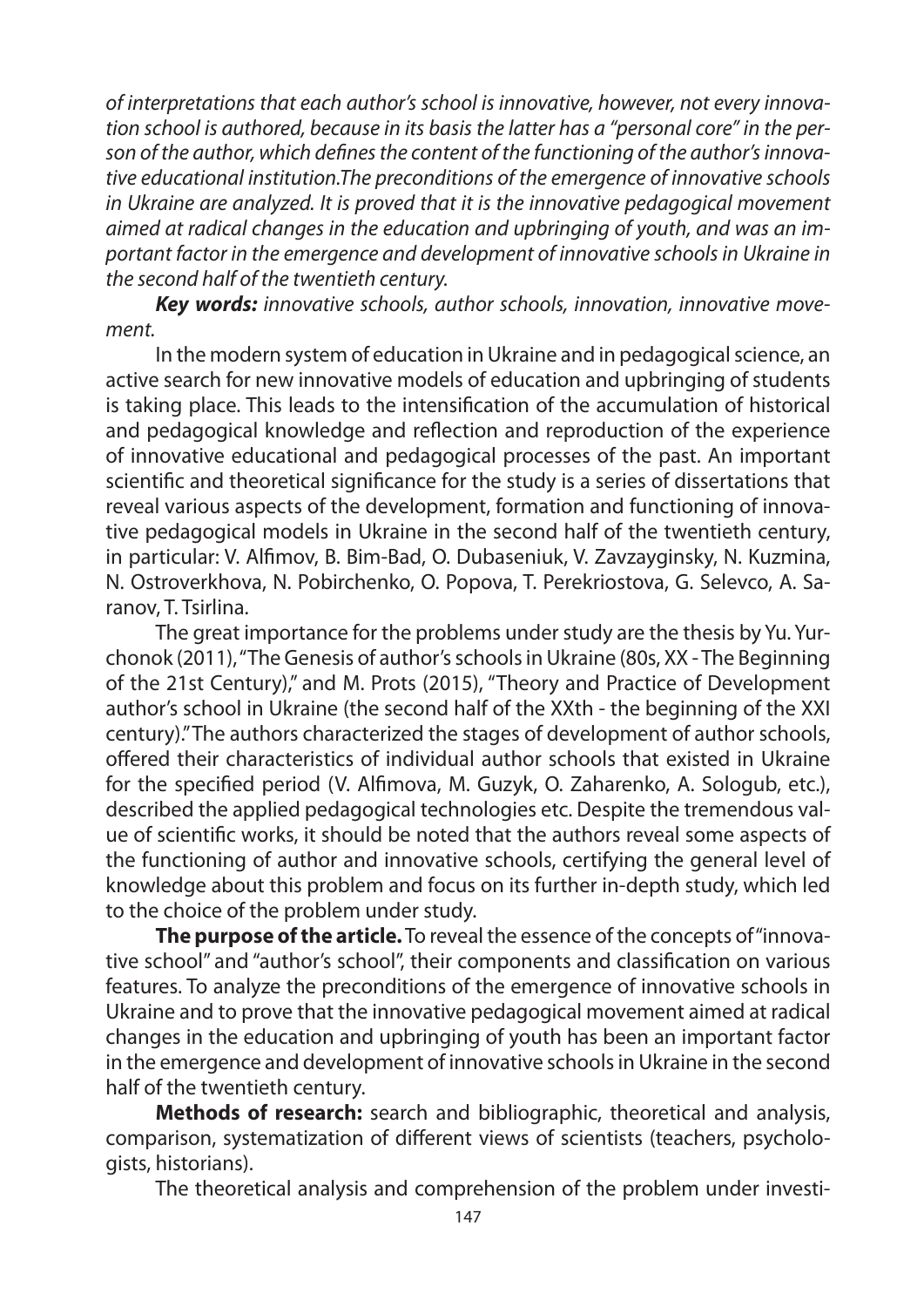gation requires, first of all, the consideration of closely related phenomena, such as "innovation school" and "author's school", which are often used in synonymous terms, but this does not mean their identity at all. So, their name "innovative schools" had those institutions that began to start innovations or their elements. However, not every educational institution, which monitors the course of new forms of education and methods, but often in a new way declares the goal of the student's personality development, is innovative. The scientists who introduced this concept understood this training as an alternative to reproductive, aimed only at consolidating the experience. We share the opinion of A.Katashov that the innovation school should first of all be different from the traditional system of education and upbringing, and it is not enough for it to innovate, but there must be a concrete result [3].

According to A.Adamsky, M.Potashnik, A.Sidorkin, the main components of innovative schools are: pedagogical experiment that is successfully implemented; a qualitatively different character in life than in a mass school; a new formation of the philosophy of the school; role and importance of the head master; the creative nature of the activities of teachers; more favorable conditions for students' learning and development; verification (effectiveness) of innovations: reproduction of results [5].

The researcher O.Popova offers a multi-dimensional classification of innovative schools on various features:

- by type of educational institution (gymnasium, lyceum, school-complex, school of classical type, alternative school);

- on the leading nature of the content of education (humanities, natural sciences and mathematics, mixed schools);

 - on the priority direction of introduction of innovations (schools with innovative educational system, innovative system of brining up, with integral innovation pedagogical system);

- in terms of introduction of innovations (monosystem, polysystem);

- by way of co-organization with other social institutions (autonomous, in the structure of universities, pedagogical complexes, mixed);

- by the way of becoming (schools-laboratories, schools-projects);

- by form of ownership (state, private, cooperative, municipal); by location (city, rural, region) [6; with. 90-91].

Consequently, in the course of the study, based on the analysis and generalization of the broader range of interpretations of the concept of "innovative school" by domestic scientists and researchers, we came to the conclusion that innovative schools are such educational institutions in which experimentally tested or implemented new pedagogical ideas, theories, technologies, methodology and, as a result, significantly improves the educational process in comparison with the traditional system.

After analyzing the interpretation of the concept of "author's school" by the scholars O.Dolganova, V.Zagvjysinsky, V.Zaytsa, L.Kryvosheenko, O.Novak, G.Matveeva, T.Perehrestova, O.Petrova, N.Pobirchenko, M.Prots, T.Cirlina, Y.Yurchonok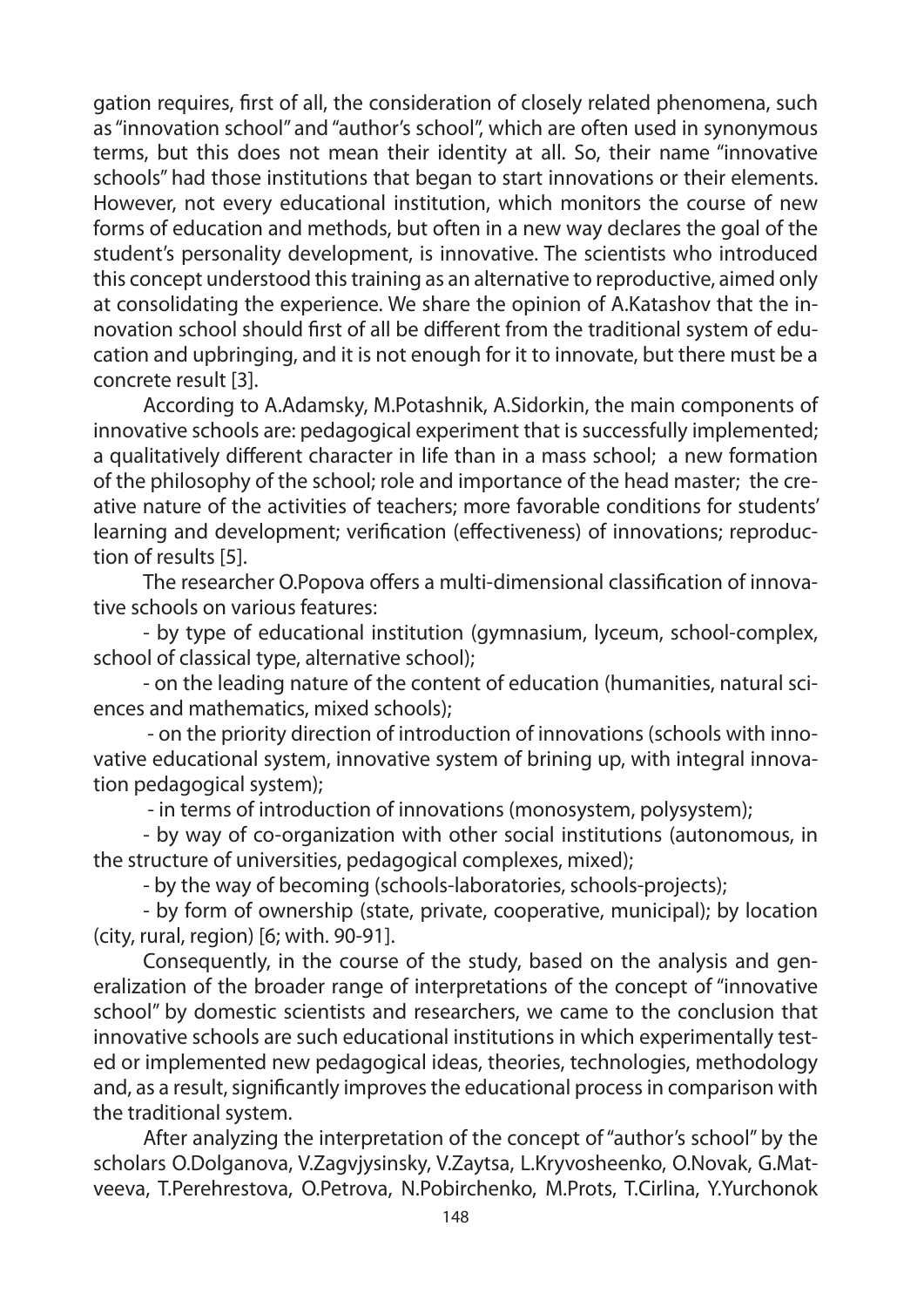and others concluded that the "author's school" is an innovative, experimental or innovative educational institution, which has developed an original and sufficiently effective system of education and training that provides the school with long effective result.

Also, for the wider disclosure of the essence of the concept of "author's school" by the researcher O. Marinovsky, it was found out that the "object" (general educational institution) of the author's school is: the institution, experimental and innovative. It should be noted that among researchers there is no single idea of understanding the essence of the concept of the criterion "object".

In relation to the concept of "process" (characteristic of the content of the activity), there is also no common opinion, since the notion "author's school" is interpreted on the basis of various content and procedural characteristics, namely: author's idea, concept, system, model, technology.

The "result" (characteristic of the product of activity) determines the following indicators:

- efficiency (sufficient, long, long-term);

- effectiveness (stable positive results of training, education and development of students);

- technological - acquired experience (new educational practice);

- originality (invariant sign);

- originality (peculiar educational space);

- specificity (specific pedagogical culture, cultural and educational environment);

- uniqueness, creativity (uniqueness of experience);

- subjectivity (realization of subject-subject interaction in the author's school, implementation of ideas of cooperation and partnership);

- humanity (humanity of experience).

So, we share the opinion of O. Marinovskaya, who noticed that the educational institution "the author's school" is the base platform for approbation of the newest technologies of education and education, the activity of which involves systematization and popularization of pedagogical experience [4; P. 7-11].

We consider it expedient to submit the classification of author schools on various features, which is proposed by the researcher T. Tsirlin, which helps to trace the common and different between author and innovative schools:

- by type of institution, form of ownership, status (state, non-state, closed, open, "school without walls");

- in general orientation (cosmopolitan, national or person-oriented);

- by the method of leadership (authoritarian, democratic);

- for the main function (educational, social and rehabilitation);

- priority of activities (knowledge, club activities, health and physical fitness, combined);

- on the degree of novelty (adaptive, radical, combined);

- by the level of distribution (single, local, national, universal);

- the scope of the implementation of the idea (author's concept, author's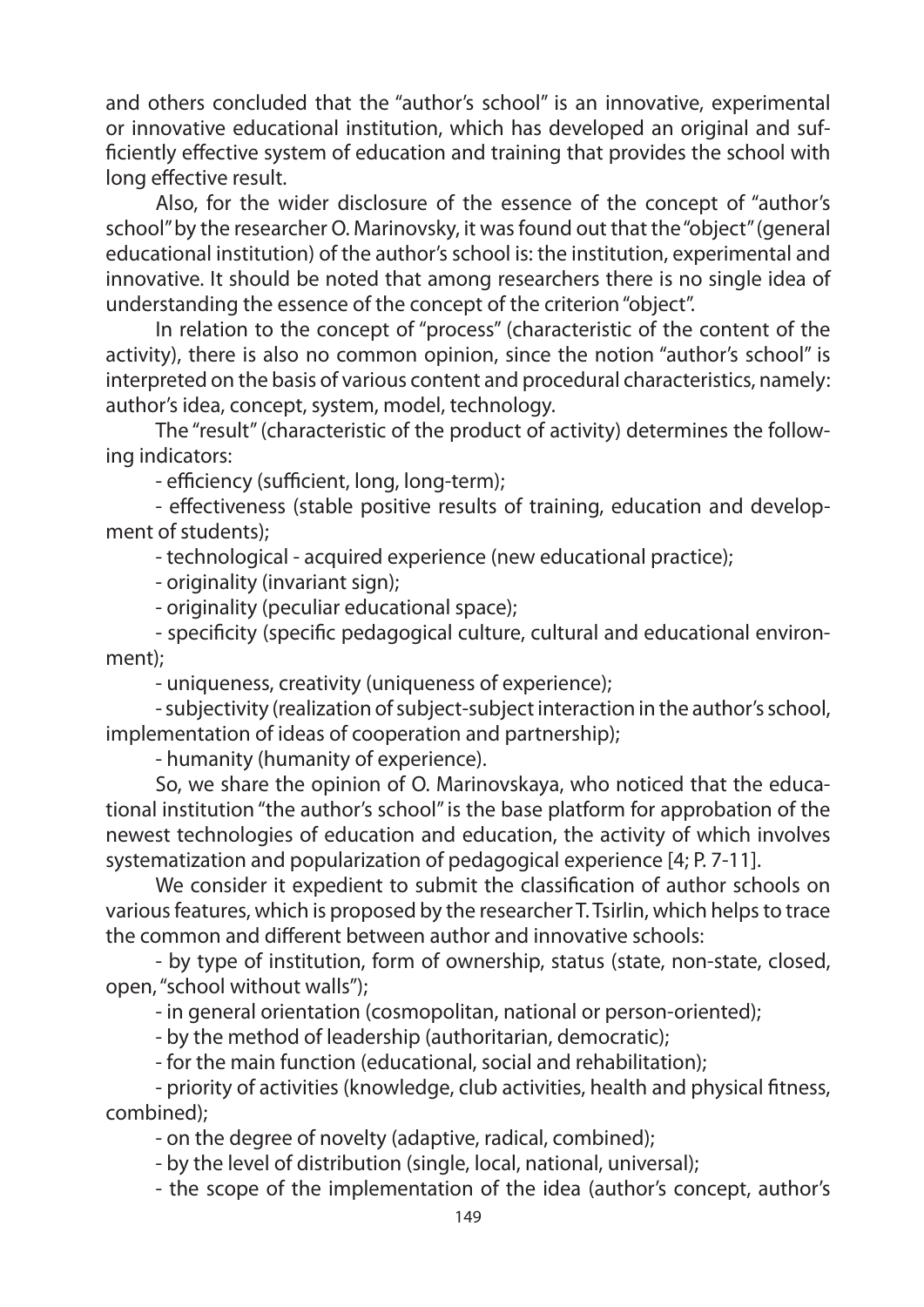project, school-model, school-direction, school as the basis of the new paradigm) [9; P. 38-39].

Consequently, despite a wide range of interpretations, we share the unanimous opinion of researchers that each author's school is innovative, and M. Guzik even claims that it is "the pinnacle of innovative pedagogical search" [2; P. 15-17]. However, not every innovation school is authoritative, since in its basis the latter has special features, tasks, direction, and most importantly - "personal core" in the person of the author, which defines all the content of the functioning of the author's innovative educational institution. Therefore, in the context of our research, we tend to use the term "innovative school".

It should be noted that during the study, we found that together with the notions of "author's school", "innovation school" are widely used the notions of "innovative school", "experimental school", "new school", which are interconnected and in content are intertwined and superimposed on one another. However, they are not identical, because they have a different content load, so their use in one synonymous series is possible only with a view of a particular educational and pedagogical situation.

After revealing approaches to the concept of "innovative school" and "author's school", it should further be noted that a number of socio-political, economic and socio-cultural factors of Ukraine's development in the second half of the twentieth century were the prerequisite for the emergence of innovative schools. At the same time, the most innovative movement was decisive, embodying creative and pedagogical initiatives aimed at creating a new educational practice that differed from the current (official, conservative) content, structure, and management principles.

The symbolic beginning of the development of innovation was the informal unification around the "Teacher's Newspaper" of renowned pedagogical innovators (Sh.Amonashvili, I.Volkov, E.Ilyin, V.Karakovsky, S.Lysenkova, V.Shatalov, M.Shchetinin), who, in keeping with the processes of democratization and publicity, sought real reforms in education and radical changes in the education and upbringing of youth. Although their ideas were not made public at that time, they, however, contributed to the promotion of the tasks of pedagogy of cooperation as a new way of thinking.

Another important factor in the development of pedagogical innovation was the work of public associations of Soviet pedagogue-experimenters and publicists (V.Davydov, E.Dneprov, V.Zinchenko, V.Matveev, B.Nemensky, S.Soloveichik), who developed the concept of a "new school". It was a voluntary mass public organization, which sought to update the school for improving the teacher's social prestige, the development, dissemination and protection of pedagogical creativity.

An important component of the development of innovative pedagogical movement in Ukraine was also the activity of research institutes of psychological and pedagogical profile and profile departments of regional pedagogical institutes, which actively cooperated with state and public organizations in preparing proposals for the dissemination of best practices and developed scientific and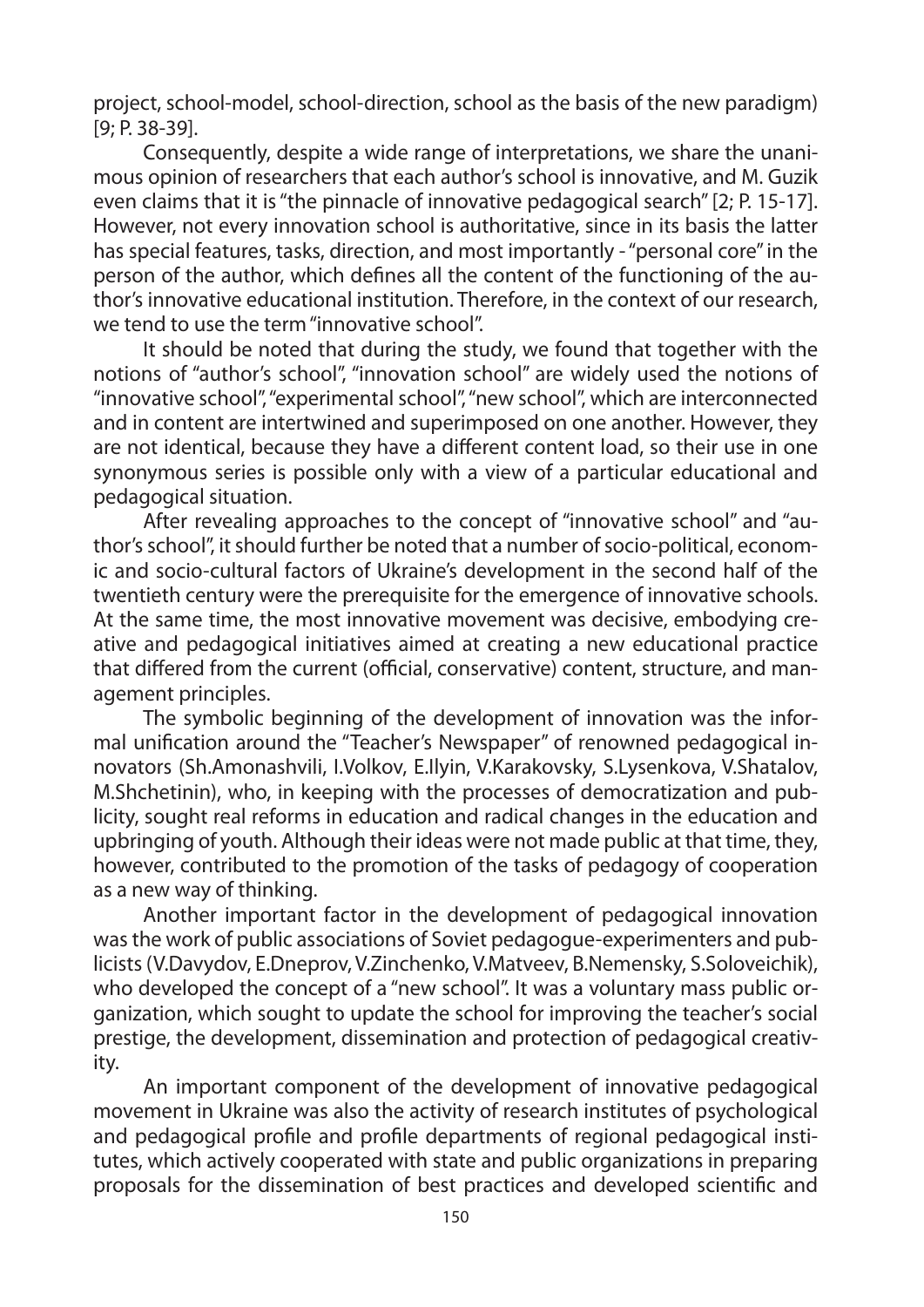methodological recommendations on this question. One of the first such establishments - the laboratory of experimental didactics - founded I. Fedorenko at the Department of Pedagogy and Psychology of the Kharkiv State Pedagogical Institute named after. G. S. Skovoroda (1966). The main result of her research work was the creation of an original technology for optimizing the preparation of students for the acquisition of new knowledge [1; 6].

Another factor in the development of the innovative pedagogical movement were the mass media - the press, radio and television, which served as a kind of platform for discussion by teachers, scientists, and government officials on the problems of identifying and popularizing innovative methods, tools and forms of educational and educational activity of advanced teachers.

In such a way, in the early 1960's, educational and pedagogical periodicals intensified the coverage of the best practices of individual teachers and schools and community organizations to set up educational and educational process and extracurricular work. A striking manifestation of this was the emergence of special sections in the periodicals "Soviet Education", "Soviet School", "Primary School", "Ukrainian Language at School", "Literature at School", etc.

Over time, the republican publishing house "Soviet School" joined the popularization of the ideas of pedagogical innovation, which produced more than 30 books on the achievements of the best teachers and pedagogical teams of the Ukrainian SSR.

Thus, it has been proved that the innovative pedagogical movement has become the main ground for the emergence and deployment of innovative schools in Ukraine in the second half of the twentieth century.

**Conclusions and results.** So, we discovered the various approaches of scientists, researchers to the ratio of concepts "innovative school" and "author school", characterized their components, classification by various features. It was concluded that, despite a wide range of interpretations, each author's school is innovative, however, not every innovation school is authored, since on the basis of the latter there is a "personal core" in the person of the author, which defines all the content of the functioning of the author's innovative educational institution.

Analyzing the prerequisites for the emergence of innovative schools in Ukraine in the second half of the twentieth century, they proved that an important pedagogical movement was an important factor in their emergence and development, which was aimed at radical changes in the education and upbringing of youth.

**Prospects for further research.** We see a further study perspective in deepening the study of the activities of innovative schools in Ukraine and the creation of opportunities for rational use of positive experience, especially in the time of radical reforms in the educational field of the country today.

### **Література**

1. Автамонова О. О. Розвиток передового педагогічного досвіду в загальноосвітніх школах України в 1980-1994 роках : автореф. дис... канд. пед. наук :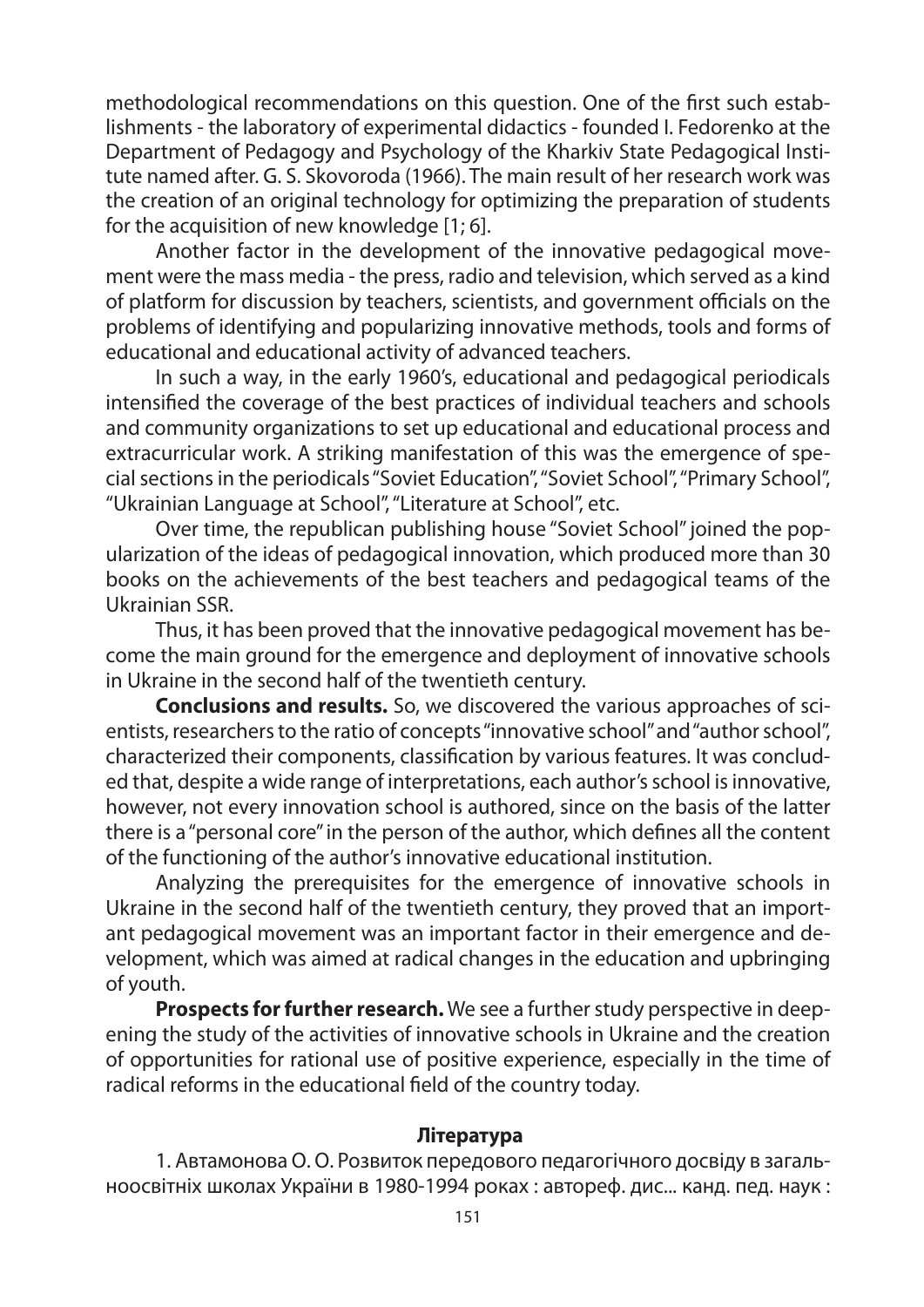13.00.01. Київ, 1995. 21 с.

2. Гузик М.П. Макро і мікроструктура авторської школи М. П.Гузика: Відкритий урок. 2007. № 9/10. С. 15–23.

3. Каташов А.І. Педагогічні основи розвитку інноваційного освітнього середовища сучасного ліцею: дис... канд. пед. наук 13.00.01. Луганськ, 2001. 265 с.

4. Мариновська О. Сутність поняття «авторська школа»: контент – аналіз Рідна школа. Вип. 5-6. 2017. С.7-11.

5. Побірченко Н.С. Змістовний аспект поняття «Авторська школа». Педагогічні видання. «Педагогічна наука: історія, теорія, практика, тенденції розвитку» / Архів номерів / 2008. Вип. 2 .

6. Попова О.В. Розвиток інноваційних процесів у середніх загальноосвітніх навчально-виховних закладах України в ХХ столітті: дис...д-ра пед. наук: 13.00.01. Харків, 2001. 530 с.

7. Проц М.О. Новаторський педагогічний досвід учителів-гуманістів (1970-1980-ті рр.): Вісник Прикарпатського національного університету ім. В. Стефаника. Серія: педагогіка. Івано-Франківськ, 2012. Вип. 42. С. 20-24.

8. Собченко Т.М., Башкір О.І. Харківські інноваційні школи: довідник / за заг.ред. С.Т.Золотухіної, Харків, 2018. 72 с.

9. Цырлина Т.В. Гуманистическая авторская школа как социокультурний феномен ХХ века: дис. … док. пед. наук: 13.00.01. – Москва, 1999. 323 с.

### **Bibliography**

1. Avtomonova, O. O. (1995). Development of advanced pedagogical experience in secondary schools of Ukraine in 1980−1994. Abstract of Ph.D. dissertation. Kуiv, Ukraine: Kievsky natsionalnuy universutet imeny T.G. Shevchenka.

2. Guzik, M. P. (2007). Macro and microstructure of the author's school of M. P. Huzyka.Vidkruruy urok, 9/10, 15−23.

3. Kartashov, A. I. (2001). Pedagogical Foundation of the Development of a Modern Lyceum Innovational Educational Circle. Ph.D. Thesis. Lugansk,Ukrainе: Luganskiy derzhavnuy pedagogichnuy universutet imeny T.G. Shevchenka

4. Marynovska, O. (2017). The essence of the concept of «author's school»: content - analysis. Ridna shkola, 5−6, 7−11.

5. Pobirchenko, N. S. (2008). Zmistoviy aspect ponyattya "Avtorska shkola". Pedagogichna nauka: istorya,praktyka,tendenzii rozvytku, 2. Retrieved from http://intellect-invest.org.ua/ukr/pedagog\_editions\_e-magazine\_pedagogical\_ science arhiv pn\_n2\_2008/

6. Popova, O. V. (2001). Development of Innovative Processes in the General Educational Establishments of Ukraine in the XXth Century. D. Sc. Thesis. Kharkiv, Ukraine: Kharkivskiy nacionalnuy pedagogichnuy universutet imeny G.S. Skovorod.

7. Prots, M.O. (2012). Novatorskiy pedagogichnuy dosvid uchyteliv-gumanistiv (1970-1980 rr). Visnyk Prykarpatskogo universutetu imeny V. Stefanyka, 42, 20−24.

8. Sobchenko, T. M. & Bashkir, O.I. (2018) Kharkiv Innovative Schools. S.T.Zolotukhina (Ed.). Kharkiv, Ukraine.